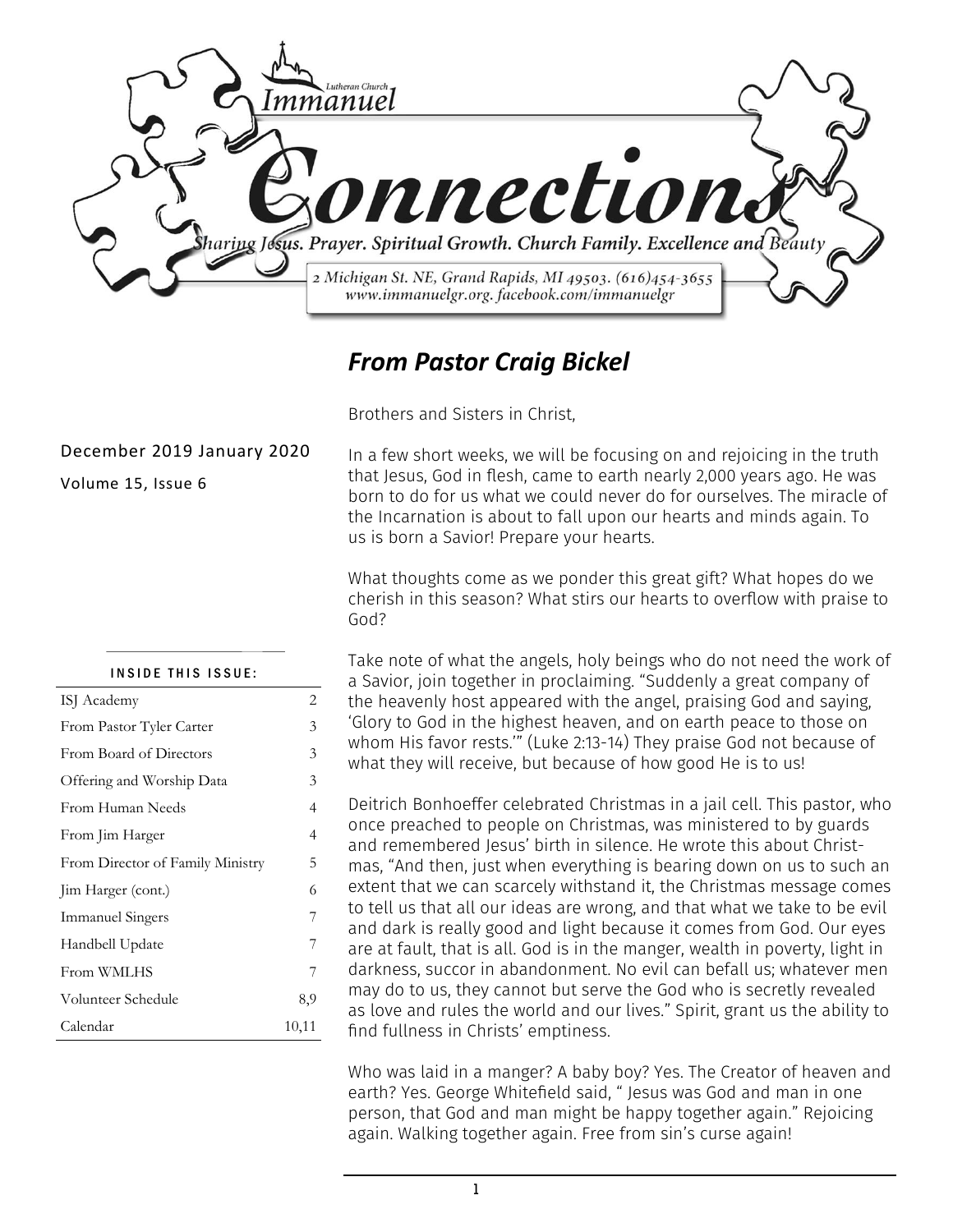Senior Pastor: Rev. Craig Bickel pastorcraigb@yahoo.com

Associate Pastor Rev. Tyler Carter pastortylercarter@gmail.com

> Emeriti Pastors: Rev. Fred Krause Rev. Dr. Rodney Otto

Business Manager: Kim Blount kim.blount@immanuelgr.org

Administrative Assistant: Jillian Pruitt office@immanuelgr.org

Servanthood Leader Jim Harger jharger@immanuelgr.org

PowerPoint: Jennifer Welch jwelch\_isj@yahoo.com

Contemporary Worship: Zachary Kolkman zacharyjameskolkman@gmail.com

Traditional Worship/Organist: Connie Danke conniedanke@hotmail.com

Vocal Music Director: Leslie Hess lesliejhess@frontier.com

Bell Choir Director: Linda Bartusch llbartusch7@gmail.com

Special Projects Manager: Steve Eyerman steve.eyerman@immanuelgr.org

Parish Social Worker: Rachel Buckler rachel.buckler@immanuelgr.org

> Human Needs: Karen McCarty mkmccarty@att.net

Family Life Ministry: Bria Clark briannajclark@yahoo.com

> Nursery Coordinator: Christy Mulder

> > Custodian: Michael Brown

ISJ School Principal: Jason Alexander jalexander@mychristianschool.com Why would Jesus give up the glory of heaven for the gloom of an overcast world? Why would the Prince of Peace become a pauper with no place to lay His head? Why would the author of life drink from the bitter cup of death? Augustine summed it up this way. "God loves each of us as if there were only one of us." You matter to Jesus. You are precious to the Infinite. You are valuable to the One who owns and commands all creation. You are why Jesus came down at Christmas!

Fellow redeemed and loved, I give thanks for you! I give thanks that we have an "inn," a warm, beautiful and spacious sanctuary dedicated to Jesus that has plenty of room to invite all to see the manger. I give thanks that we are not complacent. We know Jesus' love is wrapped in swaddling clothes for all people. Thus we know we need to pray and press on to "Connect People to Jesus." I give thanks that we, people who know God is with us, also know that we are called to serve and not be served. Our flesh wants to be served and get our way, but we know that the Holy Spirit guides us to the truth that it is better to serve than to be served. I give thanks that just as the shepherds proclaimed what they had seen and heard, we also want more people to know Jesus. We want to see His kingdom come and to see His family grow!

"For unto you is born in the city of David, a Savior!" Ponder that truth!

In Christian love, Pastor Craig Bickel



As Christmas and a New Year approaches, it is a wonderful time to reflect on the many **blessings** ISJ has encountered over the past 160 years. We are so grateful for the **families**, past and present, who have blessed our school with their children. We are

supported by two wonderful churches and its members. We have three terrific **pastors** assisting our school with prayer and education. Our school has had a long list of teachers, aides and principals who have provided the **best** education in Grand Rapids. ISJ is truly blessed by our donors who have helped us with tuition assistance, curriculum additions, building expansion and technology upgrades. Finally, the students, they provide joy and excitement each day with their smiles, singing and hugs. Thank you for all the support each of you give to our school. We invite you to stop by to see the amazing things happening at ISJ.

We have a few events happening in the next two months:

Early December Wish List letters are sent out- assist our school and classrooms by donating. Teacher wish lists are available on our website.

December 18 Christmas program at Immanuel at 7 p.m.- join us as we celebrate Jesus' birth.

January 26-February 2 Lutheran Schools Week- pray for our Lutheran schools as we develop Christ-centered students and families for now and eternity.

May the Lord bless you this Christmas season and give you joy! Enjoy 2020 with family and friends and keep us in prayer as we are excited to see what the Lord has in store for us!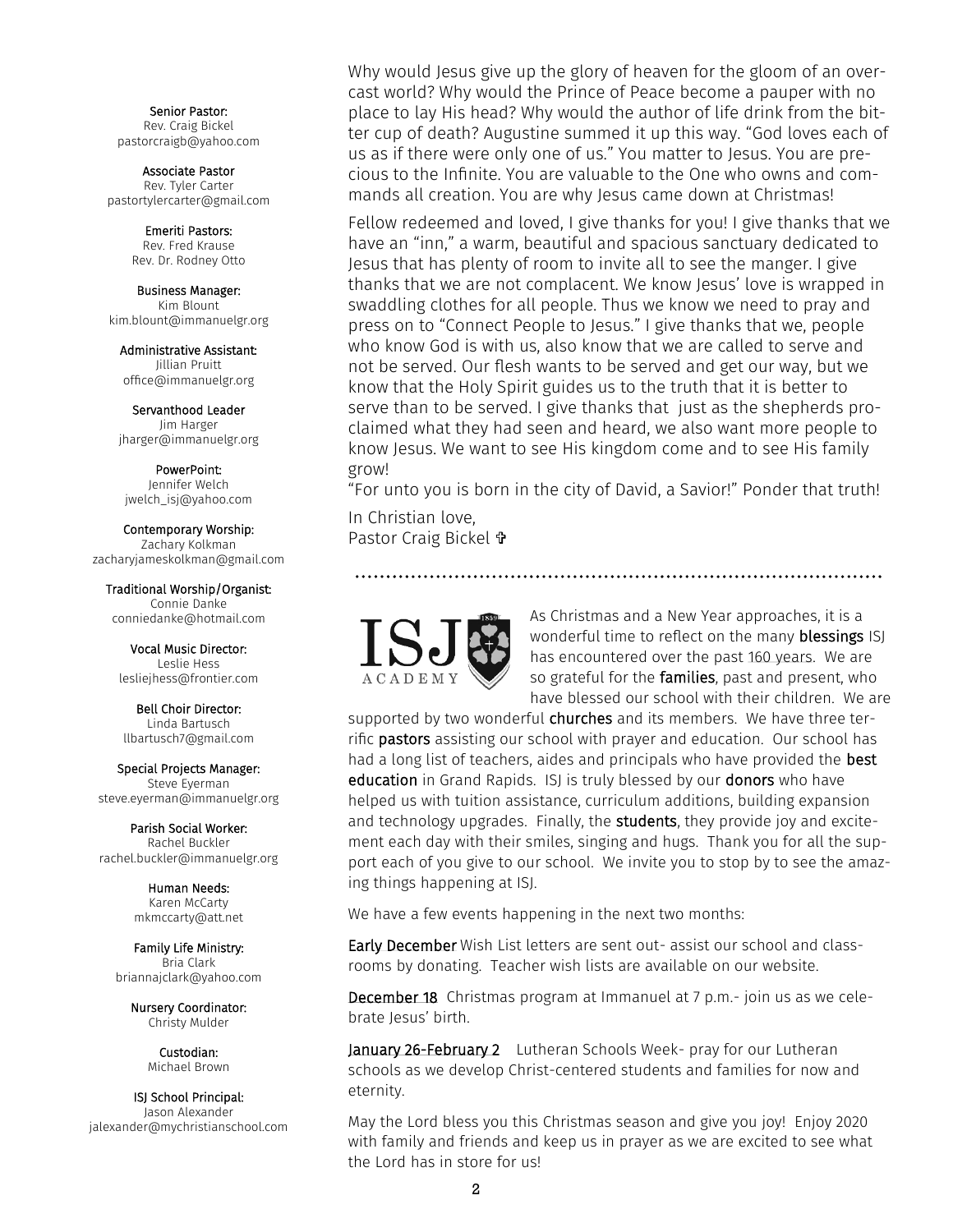#### *From Pastor Tyler Carter*

Jesus is at the center of the Bible. I don't mean that if you open your Bible to the middle, you'll find Jesus. I mean that all of Scripture points to Jesus as our Savior. That is what I am currently teaching our confirmation students. Verses like Luke 24:24-27, 44 and John 5:46 help shed some light on this idea.

#### Luke 24:24-27, 44

"Then some of our companions went to the tomb and found it just as the women had said, but they did not see Jesus. He said to them, 'How foolish you are, and how slow to believe all that the prophets have spoken! Did not the Messiah have to suffer these things and then enter his glory?' And beginning with Moses and all the Prophets, he explained to them what was said in all the Scriptures concerning himself….He said to them, 'This is what I told you while I was still with you: Everything must be fulfilled that is written about me in the Law of Moses, the Prophets and the Psalms.'"

#### John 5:46

"If you believed Moses, you would believe me, for he wrote about me."

So how do we read the Bible through this lens and focus on Jesus? There are two ways that I would like to encourage you to start reading God's Word with a Christ-focus. First, read the Bible as one story which has a climactic moment in the person and work of Jesus Christ. Second, recognize that each smaller story individually points to or is fulfilled by Jesus.

Our confirmation students have taken on the task of being able to summarize how we see God's faithfulness, our brokenness (our sin), and how each individual story connects or points to Jesus. Some stories clearly share the lineage and promise of the coming Messiah while others depict how a broken leader points to our perfect leader. I would love to share with you what the kids are learning! If you are interested, email me at pastortylercarter@gmail.com or call me! I encourage you to take up the challenge of reading through your Bible with a different focus by seeing Jesus at the center. **t**r

#### *From the Board of Directors*

Dear Members,

As we embrace the fourth quarter of the year, we have so much to be thankful for as a church community. The board of directors would like to extend our gratitude for your engagement in our ministries, your dedication to our mission, and your ongoing support of the campaign to restore our roof and beautiful sanctuary. As the roof is complete, we now look towards phase 2, the sanctuary. It is beautiful to see God working in our church family, and we pray that you continue to connect more people to Jesus, grow in your walk closer to Him, and joyfully share His message with others. The board of directors recently joined together for our quarterly meeting to provide governance over the business of the church, and you will find the topics we covered below.

Please reach out to us if you have input or items you would like brought to our upcoming January board meeting; we reserve time on our agenda for voters' comments. Opening Prayer

| <b>WORSHIP ATTENDANCE</b>                   |     |  |  |  |  |  |  |  |
|---------------------------------------------|-----|--|--|--|--|--|--|--|
| Sept. 1                                     | 300 |  |  |  |  |  |  |  |
| Sept. 8                                     | 340 |  |  |  |  |  |  |  |
| Sept. 15                                    | 286 |  |  |  |  |  |  |  |
| Sept. 22                                    | 294 |  |  |  |  |  |  |  |
| Sept. 29                                    | 341 |  |  |  |  |  |  |  |
| Oct. 6                                      | 325 |  |  |  |  |  |  |  |
| Oct. 13                                     | 330 |  |  |  |  |  |  |  |
| Oct. 20                                     | 279 |  |  |  |  |  |  |  |
| Oct. 27<br>******************************** | 303 |  |  |  |  |  |  |  |

\*\*\*\*\*\*\*\*\*\*\*\*\*\*\*\*\*\*\*\*\*\*\*\*\*\*\*\*\*\*\* **OFFERING DATA** *Weekly total needed to meet General Fund budget: \$11,320.00* **September 1** General Fund: \$12, 163.43 Specials: 243.00 Cornerstone Campaign: 1,848.37 **September 8** General Fund: \$10,395.55 Specials: 117.00 Cornerstone Campaign: 773.18 **September 15** General Fund: \$13,358.81 Specials: 303.00 Cornerstone Campaign: 1,560.94 **September 22** General Fund: \$11,779.76 Specials: 33.91 Cornerstone Campaign: 1,928.18 **September 29** General Fund: \$14,241.47 Specials: 260.21 Cornerstone Campaign: 863.37 **October 6** General Fund: \$11,302.20 Specials: 82.74 Cornerstone Campaign: 1,508.57 **October 13** General Fund: \$18,358.47 Specials: 66.00 Cornerstone Campaign: 5,711.57 **October 20** General Fund: \$13,048.78 Specials: 166.29 Cornerstone Campaign: 1,741.57 **October 27** General Fund: \$12,726.77 Specials: 347.53 Cornerstone Campaign: 6,138.18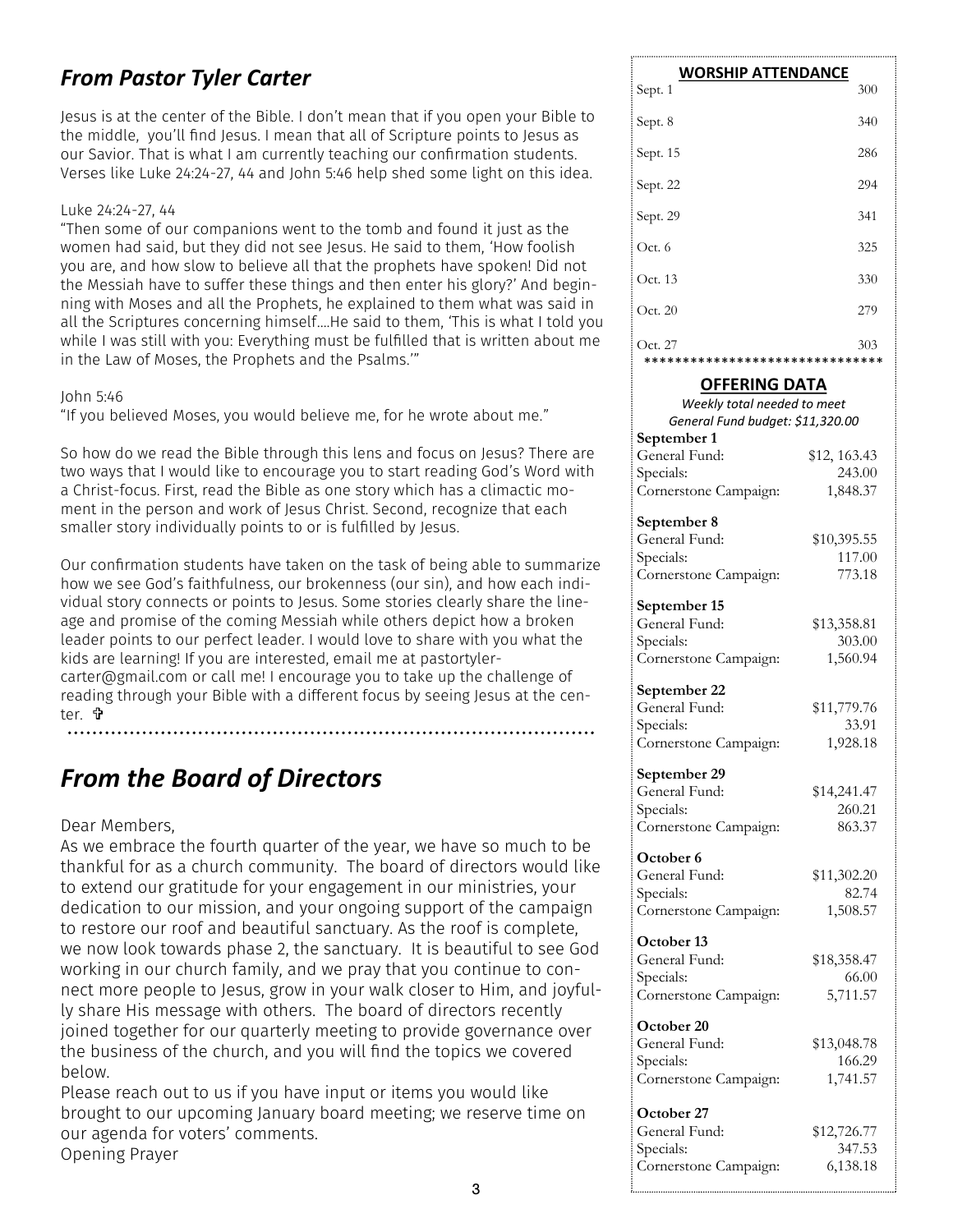#### *From Human Needs*



THANK YOU! Your wonderful support of this year's Thanksgiving Baskets project is appreciated! Thanks to you, we were able to supply 74 families with bountiful baskets of food for their holiday dinner!



GIVE THE GIFT OF WARMTH! Please help the needy stay warm this winter by donating gloves and socks by December 24. Please put your donations in the box in the coat area by the Gathering Room. Your donations will go to guests of our Community Breakfast on December 28.

Devotion – Joy and Rejoicing in God Open session for voter's comments Senior Pastor Reports Financial Review Committee and 2020 budget review Old Business Campaign updates Committee updates Reflections from Leadership Workshop in October New Business Voter's Meeting Agenda

- Policy review and updates
- Congregation Voting on Constitutional Amendment
- Board of Directors Self-Review distributed
- Closing Prayer Pastor Bickel
- Next Meeting is scheduled for January 13, 2020

Board members: Carly Glanzman, Judy Greer, Josh Kuck, Dan Markle, Ruth Meyering, Kathy Munger, Matt Salvati, Mark Schlutt, Phil Stiefel, Laurie Uecker, Maura Velthouse.

For questions, please contact philipstiefel@msn.com

Hebrews 6:10 "God is not unjust; he will not forget your work and the love you have shown him as you have helped his people and continue to help them."

#### *From Jim Harger—Servanthood Leader*

I recently became reacquainted with a childhood friend with whom I grew up in the tiny Allegan County village of Graafschap.

As a kid and teenager, Tom would sometimes get into trouble. In fact, Tom was kicked out of high school for hot rodding in the school parking lot. We had drifted apart until recently when an older and wiser Tom reappeared on a friend's Facebook Page.

In his postings on Facebook, Tom wrote about his wife who was gravely ill and a patient at the Meijer Heart Center. He wrote eloquently and fervently of his faith in God despite his wife's illness. He encouraged his friends and family members to pray for her and accept God's will for her.

"I have times of weariness and can move down the path of being depressed. Choosing instead to worship our God in the hospital room and let our God change my view along with Yolanda's and anyone who comes in the room," he wrote recently. "That's what our God does when we seek Him during the trial. He refreshes us. Also your prayers are helping us, strengthening us."

Being next door at Immanuel, I got in touch with Tom. We got together for lunch and coffee several times. We caught up on our families, old friends and chuckled over the trouble we caused as teenagers.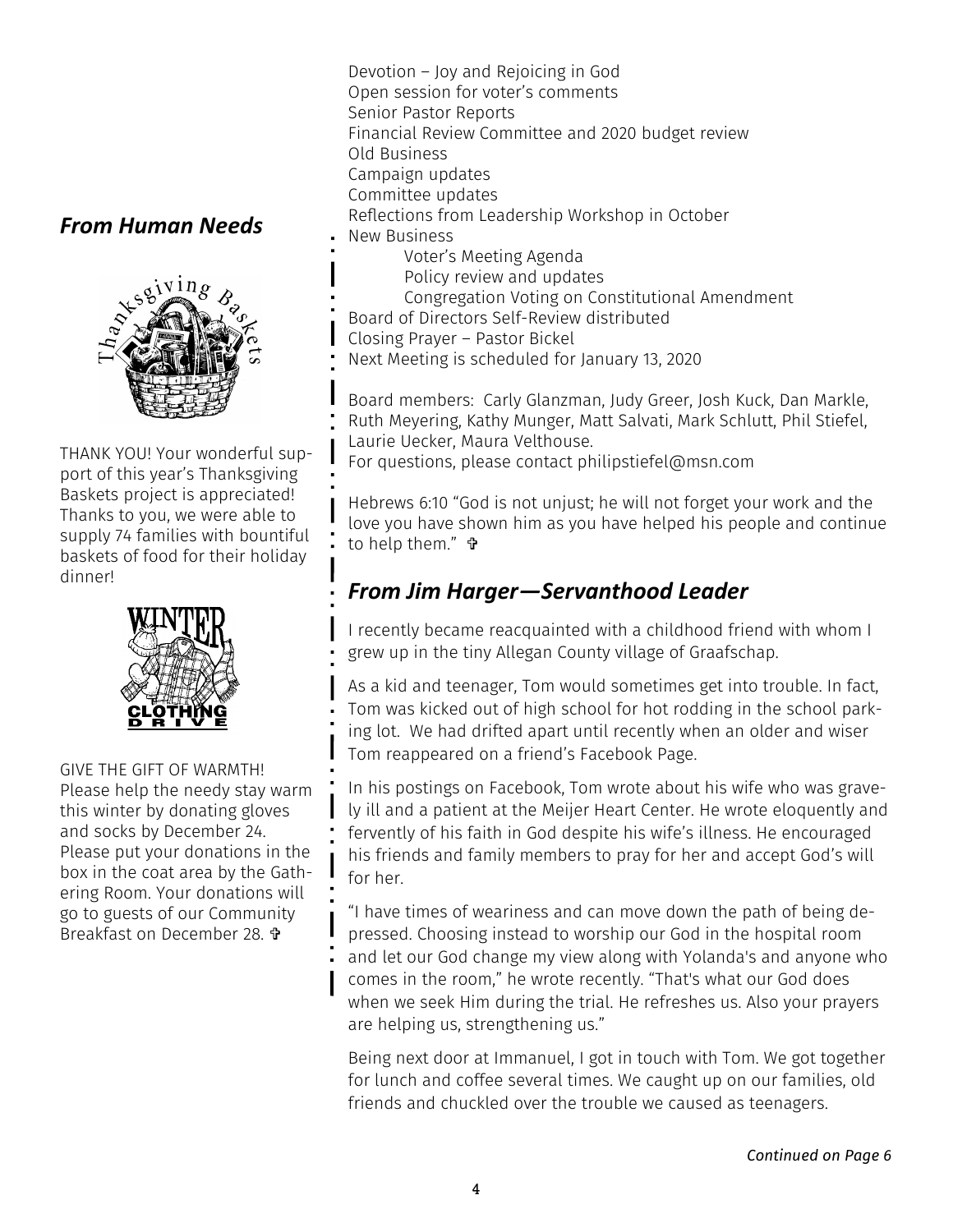#### *Plugged In*

We've had a busy start to the year with meaty devotions, corn mazes, mini golf, and games galore!

There is one more Plugged In event for the month of December. We will have our Plugged In Christmas Party Sunday, December 15th from 2-5pm. Come bundled because we will go ice skating, have pizza and exchange white elephant gifts (\$5 cap or something from home).

Come January, we will start off the year with a parent and student meeting January 5th for all interested in attending the Michigan District High School Gathering. We will meet after late church. Lunch will be provided and all information about registration, cost, fundraisers, etc will be shared. The Michigan District LCMS High School Youth Gathering will be on Mackinac Island June 28th- July 1st, 2020.

All interested in attending or seeking more information must be present at this meeting on January 5th at 12:15pm. For any further questions, please reach out to Bria Clark @ [briannajclark@gmail.com](mailto:briannajclark@gmail.com)

Plugged In Schedule for the next couple months:

DECEMBER:

12/15 - Plugged In ICE SKATING & CHRISTMAS PARTY 2-5pm @Immanuel

JANUARY:

1/5 HS DISTRICT YOUTH GATHERING MEETING 12:15pm @Immanuel

1/17- Plugged In: GRYM Winter Jam (MS & HS students) meet @ Immanuel

1/19 - Plugged In (HS ONLY)

FEBRUARY:

2/2 - HS ONLY

2/16 - HS ONLY

 $2/28-29$  - Plugged In: 30 Hour Famine (MS & HS)  $\Phi$ 

#### *This is how we…*

Bria Clark Director of Family Ministry

#### *Sunday School*

What a busy fall we've had! From grounds clean ups, Thanksgiving food basket shopping, organizing and presenting at East Leonard, Youth Sunday and Advent Program… we've been cooking as serving community!

Here are Dates and Reminders to last you the rest of 2019 and Beginning of 2020.

12/1 NO SUNDAY SCHOOL (Thanksgiving Break)

12/8 Christmas Cookie Decorating & Advent Program Rehearsal (during Sunday School & after late church until 1:45pm). Students will be fed.

12/11 Advent Program 6:15pm call time and 7pm service

12/14 Family Christmas Caroling 4-6pm (All Congregation members invited and Pizza will follow)

12/15 Last Day of Sunday School for 2019

12/22 No Sunday School or Children's Church - Merry Christmas!

12/29 No Sunday School or Children's Church- Happy New Year!

1/5 Sunday School Resumes

Parents, please continue to check your emails for further information regarding upcoming Serve Sundays and the Advent program on December 11th.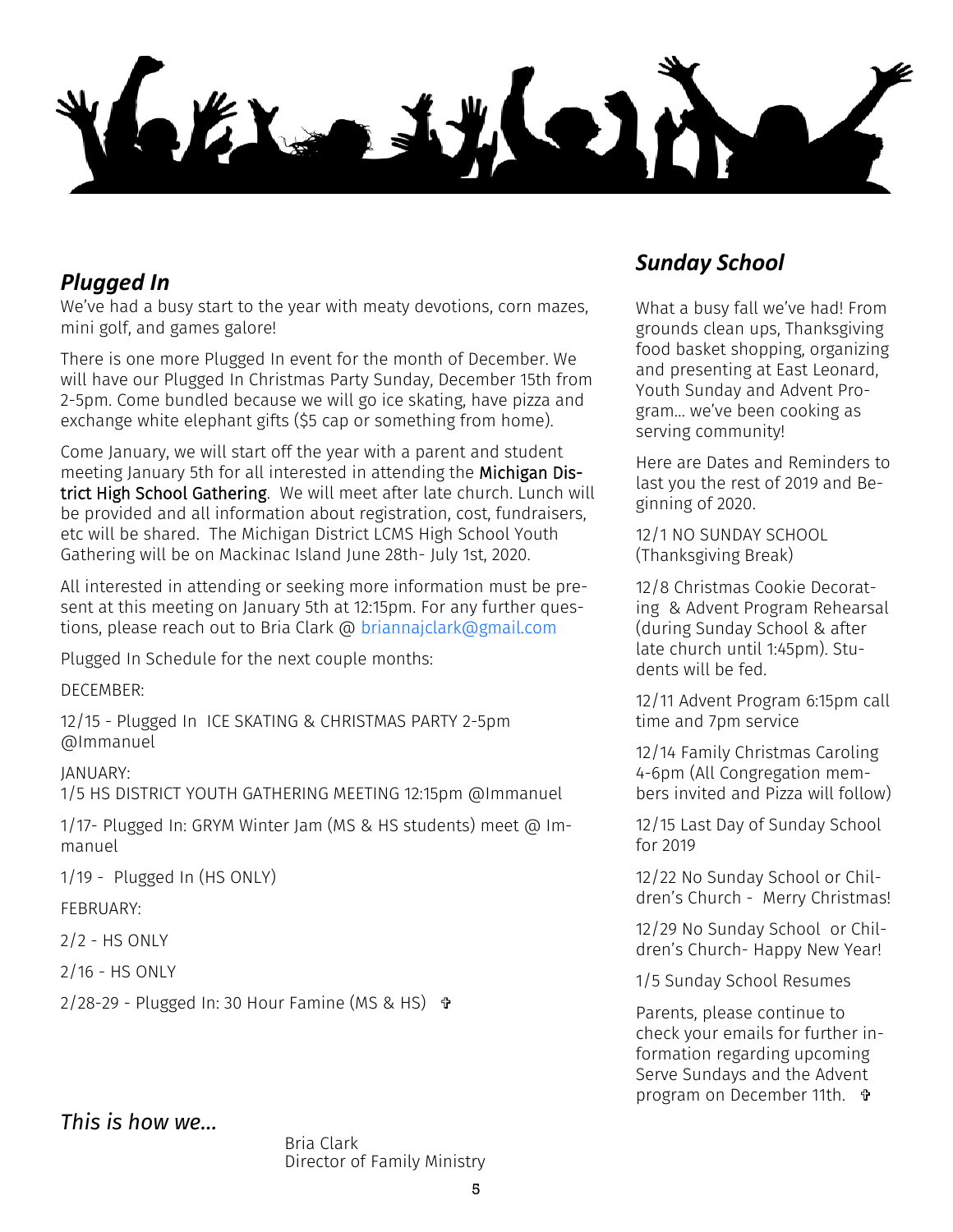#### *Psalm 32*

"Blessed is the one whose transgressions are forgiven, whose sins are covered.

Blessed is the one whose sin the LORD does not count against them and in whose spirit is no deceit.

When I kept silent, my bones wasted away through all my groaning all day long. For day and night your hand was heavy on me; my strength was sapped as in the heat of summer.

Then I acknowledged my sin to you and did not cover up my iniquity. I said, 'I will confess my transgressions to the LORD.' And you forgave the guilt of my sin. Therefore let all the faithful pray to you while you may be found; surely the rising of the mighty waters will not reach them. You are my hiding place; you will protect me from trouble and surround me with songs of deliverance.

I will instruct you and teach you in the way you should go; I will counsel you with my loving eye on you.

Do not be like the horse or the mule, which have no understanding but must be controlled by bit and bridle or they will not come to you.

Many are the woes of the wicked, but the LORD's unfailing love surrounds the one who trusts in him."

"Rejoice in the LORD and be glad, you righteous; sing, all you who are upright in heart!"

#### *Continued from Page 4*

But I had to ask: What happened to transform him from a teenaged troublemaker to a prayer warrior? Tom said he grew tired of his rowdy life. He found family members and pastors who truly cared about the welfare of his soul instead of his behavior. They prayed for him, they prayed with him and taught him to pray. His faith grew.

Now, Tom gets up early every morning and spends at least an hour studying the Bible and praying. "How are you going to know what God wants you to do if you don't spend time with him?" Tom said. Those morning devotions and times of prayer have changed his outlook and his life.

As of this writing, Tom's wife has emerged from her induced coma. She is being weaned from her breathing equipment as her lungs grow stronger. She may be leaving the hospital soon. In his letters, Tom is thankful, urging his friends to continue praying, to accept God's will and to praise God in all things.

Many of us at Immanuel have been praying more in recent months. We've learned that if we want to walk more closely with God, we need to take time each day to focus on his Word and ask the Holy Spirit to work in our hearts.

Pastor Craig has been leading members in meditation sessions in which we are learning new ways to more deeply reflect and pray on the Bible. "The point of meditation is, quite simply, to let the Holy Spirit preach the Word of God inwardly to the conscience of the believer," he wrote in a recent devotional.

For the past several months, I've been part of a small prayer group that meets in our homes and prays for our church. As a result, we have become more focused on our ministry and more confident in the path that God wants us to walk.

We want this group to grow. If you would like to join our prayer group – or at least visit – contact Pastor Tyler or myself at [jharger@immanuelgr.org](mailto:jharger@immanuelgr.org) to find out more about our next meeting on Thursday, Dec. 12.

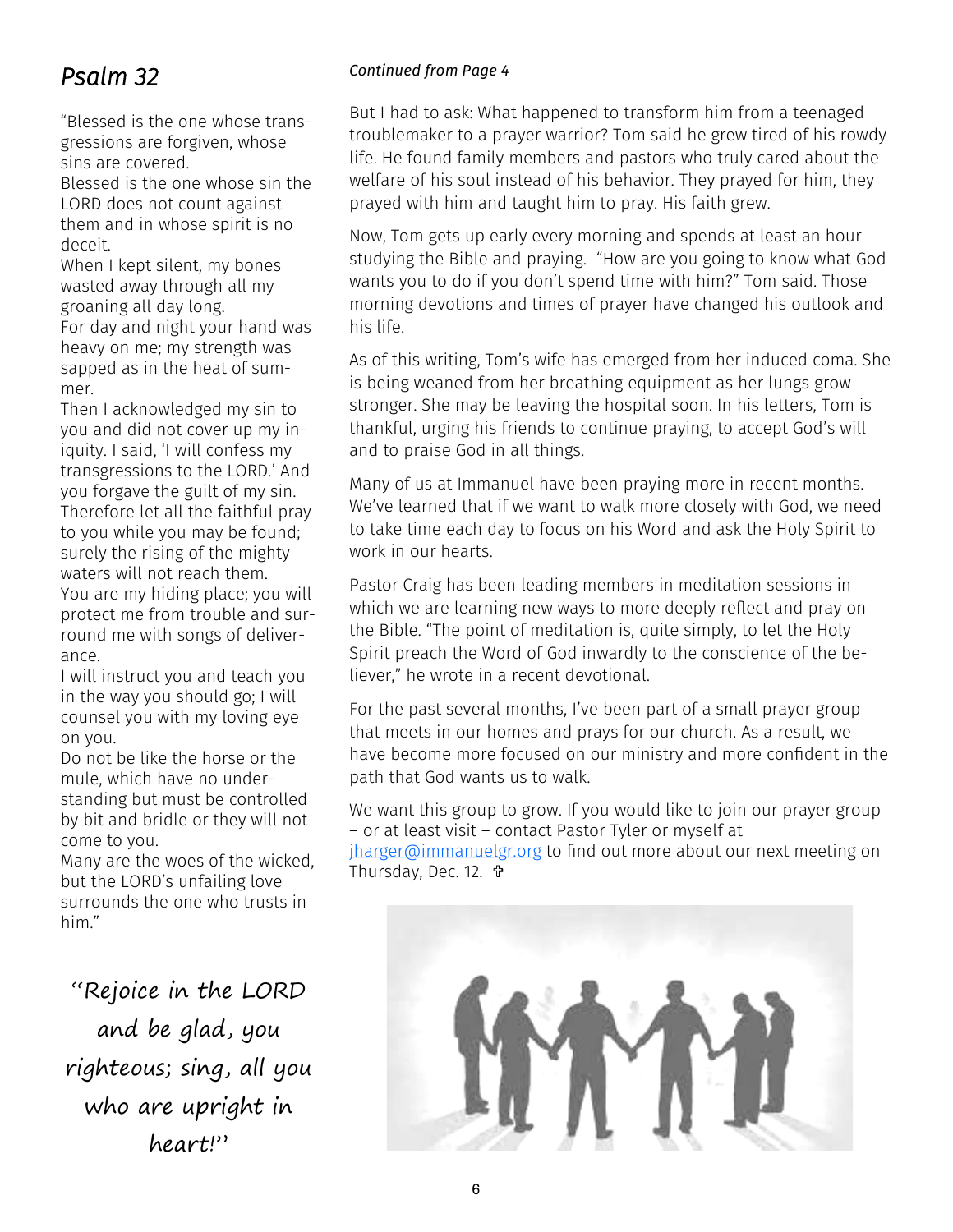

#### *Singers for Christmas Eve*

Would you like to sing with the choir on Christmas Eve at 7:30pm? Join the Thursday night Immanuel Singers rehearsals on December 5, 12, and 19 at 7PM. Please mark your calendars to worship the baby born in a manger with us! +



#### *Handbell News*

The Immanuel Ringers and ABC Ringers are well into their 2019-2020 season. You will next be able to enjoy hearing them in the 8:30 services on December 1st, December 15th, Christmas Eve at 7:30 and in the new year on January 26th.

Are you thinking of including serving in a new way at Immanuel in your New Year's Resolutions? While the Immanuel Ringers group is full, we are always grateful for individuals that are willing to serve as substitutes. Previous ringing experience and some music reading is helpful in this case. Rehearsals are Wednesday evenings from 6:00-7:00.

The ABC (Ageless Bell Choir) Ringers still have room for a few more interested individuals. This group is a beginning group of mixed ages - adults and students alike - learning together. Rehearsals are Sunday evenings from 5:30-6:00. This might be just the spot for you!

Let Linda Bartusch know of your interest by contacting her at 616-453- 6082 or [llbartusch7@gmail.com.](mailto:llbartusch7@gmail.com) Questions about either group are welcome anytime.

A blessed Advent, a very Merry Christmas, and a Joyful New Year to all of you!

#### *From WMLHS*

WML is thrilled to announce that our office and students will be selling the Key Card Deals book through December 13th. Along with the book, you will receive an unlimited use discount card good for Greater Grand Rapids and nearby cities. Popular deals include Culver's, Biggby Coffee, Subway, Chow Hound, LongHorn Steakhouse, Craig's Cruisers, Family Video, Design 1 Salon Spa, Valvoline Instant Oil Change, Baker Book House, 20 different golf courses, and much more. Books are \$25 each and make good gifts as well. All profits will raise money to buy things that benefit WMLHS students. If interested, please see a WMLHS student or call Robin in the office at  $455 - 2200$   $\frac{6}{10}$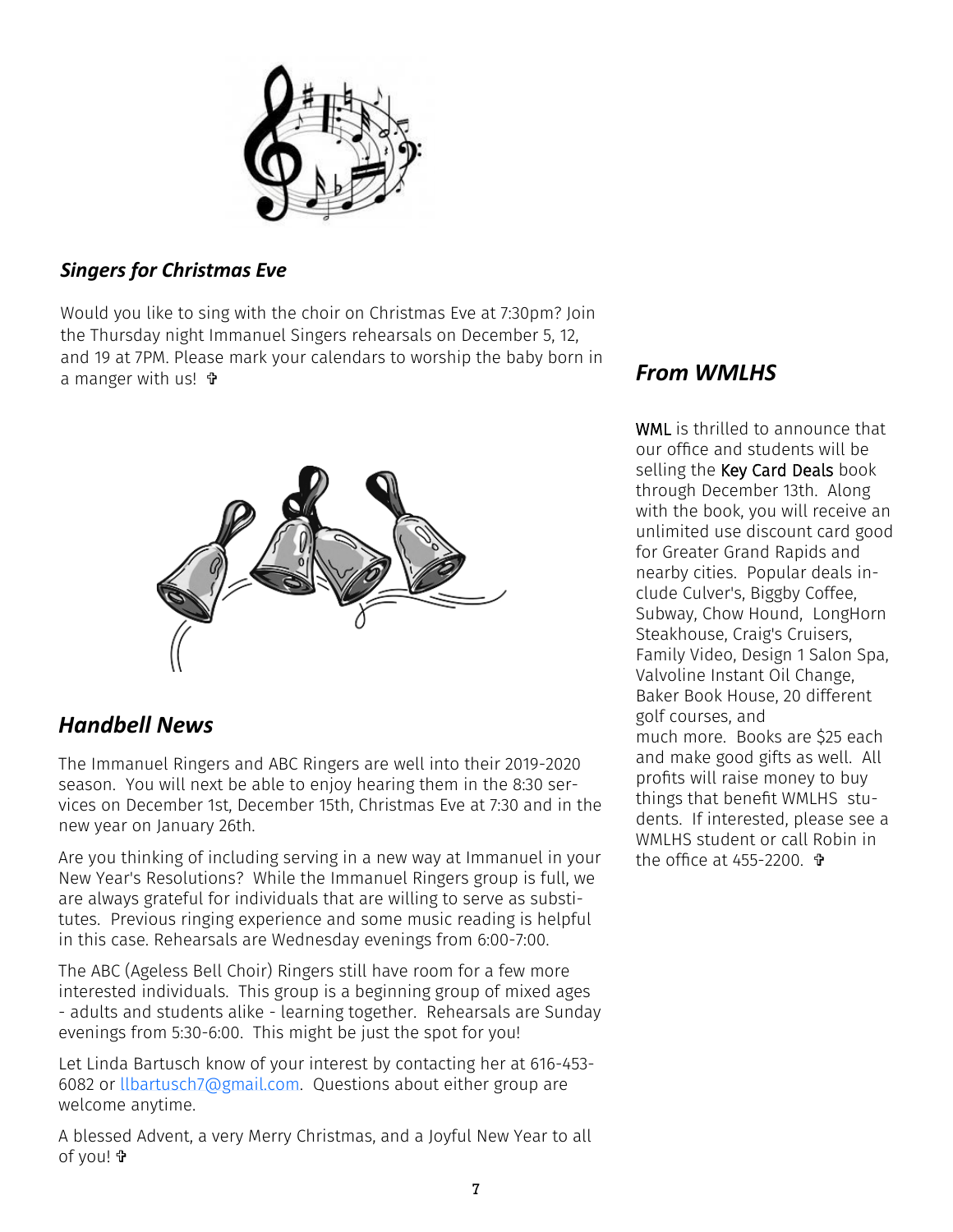|                                                                           | December 2                                                              | 019 Worship Volunteer Schedule                                                                                |                |                  |                                |                  |
|---------------------------------------------------------------------------|-------------------------------------------------------------------------|---------------------------------------------------------------------------------------------------------------|----------------|------------------|--------------------------------|------------------|
| Week/Service                                                              | Ushers/Hosts                                                            | Greeters                                                                                                      | <b>Readers</b> | Projectionist    | Children's Church<br>Acolytes/ | Sound Tech       |
| Dec. 1- Holy Communion<br>Traditional<br>8:30 AM                          | Spletzer<br>Ted Lausman, Bruce                                          | Steve & Jan Shelner                                                                                           | Dennis Hess    | Anna Lausman     | TBD                            | Bob Kulaszewicz  |
| Contemporary<br>11:00 AM                                                  | Bill Takens, Sc                                                         | ott & Deb Cheyne, Mitt Hoffmeister, Lisa Weiss                                                                |                | Jill Szyszko     | NONE                           | Dan Markle       |
| December 8<br><b>Traditional</b><br>8:30 AM                               | John Pape                                                               | Bruce & Doris Inman                                                                                           | Steve Labenz   | Alex Keenan      | TBD                            | Kristina DeShane |
| Contemporary<br>11:00 AM                                                  |                                                                         | Bob & Alisha Barber, Alyssa Spicer                                                                            |                | Maddy Moore      | Jenny Drehs<br>Kate Ruffini    | Josh Seifferlein |
| Dec. 15-Holy Communion<br>Traditional<br>8:30 AM                          | Mike Bisbee, Tim Haberling,<br>$\overline{\mathbf{N}}$<br>Therese Laben | Laurie Uecker<br>Judy Greer                                                                                   | Jim Harger     | Jim Preston      | TBD                            | Steve Labenz     |
| Contemporary<br>11:00 AM                                                  | Brian                                                                   | & Andrea Zomberg, Edd & Ann Winkler                                                                           |                | Joey Gonzalez    | Cina Silvey                    | Rachel Kolkman   |
| December 22<br>Traditional<br>8:30 AM                                     | Ruffini<br>Josh Seifferlein, Tim                                        | Tim & Karen Winkels                                                                                           | Karen McCarty  | Maddy Moore      | TBD                            | Tom Hutchinson   |
| Contemporary<br>11:00 AM                                                  |                                                                         | Gary & Diane DeMaagd                                                                                          |                | Mallory Heldt    | NONE                           | Ben Hurner       |
| December 29<br>Traditional<br>8:30 AM                                     | ueller<br>Justin & Jessica M                                            | Bob & Alisha Barber                                                                                           | Evelyn Shoup   | Jenny Drehs      | TBD                            | Dan Markle       |
| Contemporary<br>11:00 AM                                                  | Paul                                                                    | & Courtney Bradley, Mitt Hoffmeister                                                                          |                | Lauren Wilkinson | NONE                           | TBD              |
|                                                                           |                                                                         | Counters For December: Jim Preston; Demis Hess; Tom Hutchinson                                                |                |                  |                                |                  |
| If you are unable to serve on your assigned day, $\underline{\mathbf{P}}$ |                                                                         | LEASE FIND A REPLACEMENT and inform the Church Office at 454-3655 or office@immanuelgr.org<br>of any changes. |                |                  |                                |                  |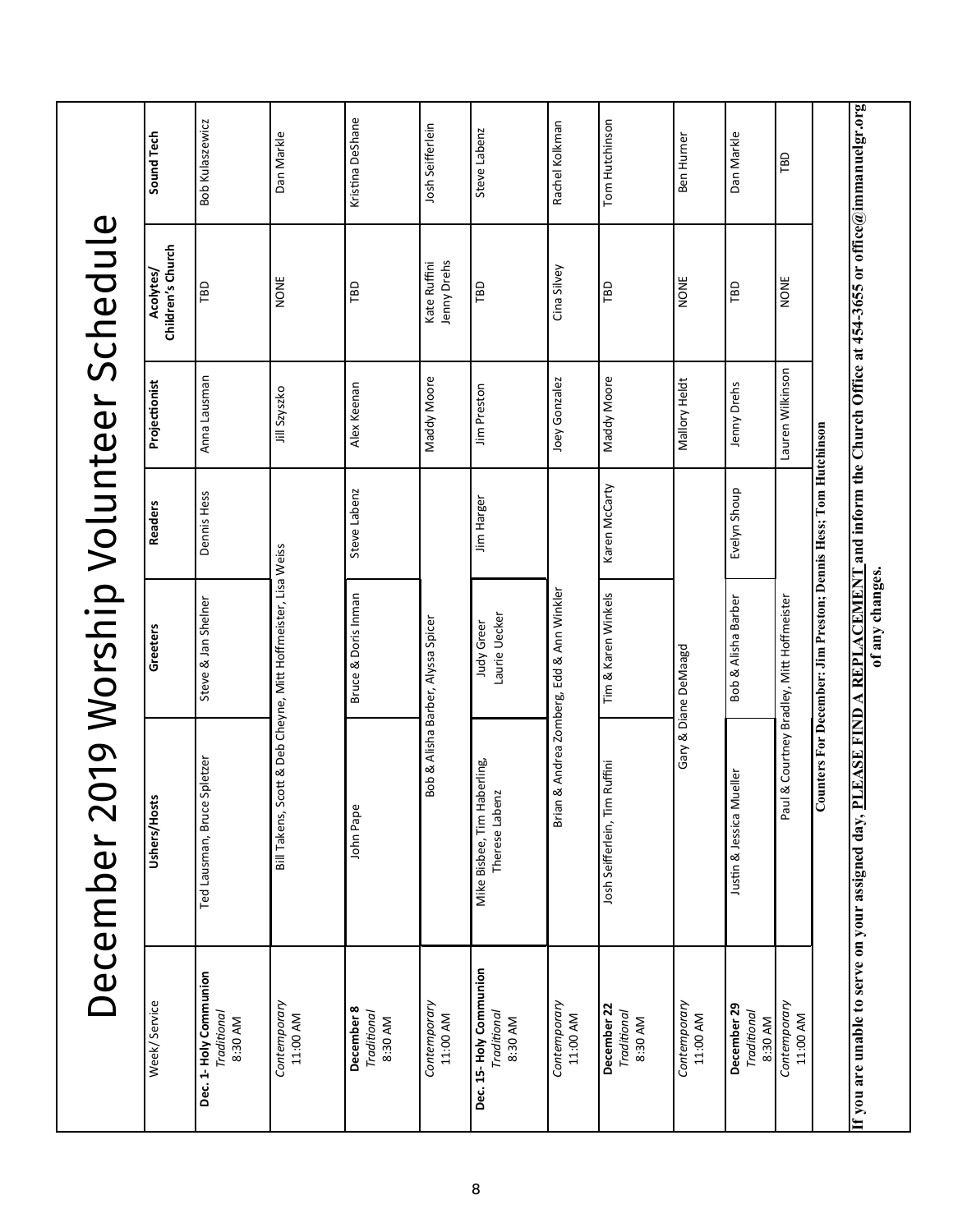|                                                     | January 2020 Worship Volunteer Schedule       |                                                                                         |                |               |                                                                               |                  |
|-----------------------------------------------------|-----------------------------------------------|-----------------------------------------------------------------------------------------|----------------|---------------|-------------------------------------------------------------------------------|------------------|
| Week/ Service                                       | 'n.<br>Ushers/Host                            | Greeters                                                                                | <b>Readers</b> | Projectionist | Children's Church<br>Acolytes/                                                | Sound Tech       |
| Jan. 5 - Holy Communion<br>Traditional<br>8:30 AM   | Spletzer<br>Ted Lausman, Bruce                | Steve & Jan Shelner                                                                     | Linda Bartusch | Anna Lausman  | TBD                                                                           | Bob Kulaszewicz  |
| Contemporary<br>11:00 AM                            |                                               | Bill Takens, Ellen Wolkensperg, Scott & Deb Cheyne                                      |                | Jill Szyszko  | Jenny Drehs                                                                   | TBD              |
| January 12<br>Traditional<br>8:30 AM                | John Pape                                     | Bruce & Doris Inman                                                                     | Karen McCarty  | Alex Keenan   | TBD                                                                           | Kristina DeShane |
| Contemporary<br>11:00 AM                            |                                               | Bob & Alisha Barber                                                                     |                | Maddy Moore   | TBD                                                                           | TBD              |
| Jan. 19- Holy Communion<br>Traditional<br>8:30 AM   | Mike Bisbee, Tim Haberling,<br>Therese Labenz | Tim & Karen Winkels                                                                     | Jim Harger     | Jim Preston   | ГBD                                                                           | Steve Labenz     |
| Contemporary<br>11:00 AM                            |                                               | Brian & Andrea Zomberg                                                                  |                | Mallory Heldt | Kenzie Calton<br>Cina Silvey                                                  | ГBD              |
| January 26<br>Traditional<br>8:30 AM                | Ellcey<br>Sarah Carter, Don                   | Laurie Uecker<br>Judy Greer                                                             | Evelyn Shoup   | Jenny Drehs   | TBD                                                                           | Tom Hutchinson   |
| Contemporary<br>11:00 AM                            |                                               | Gary & Diane DeMaagd                                                                    |                | Joey Gonzalez | ГBD                                                                           | TBD              |
| If you are unable to serve on your assigned day, Pl | <b>LEASE FIND A</b>                           | Counters For January: Dave Cherry; Dave Harmelink; Linda Kulaszewicz<br>of any changes. |                |               | REPLACEMENT and inform the Church Office at 454-3655 or office@immanuelgr.org |                  |

9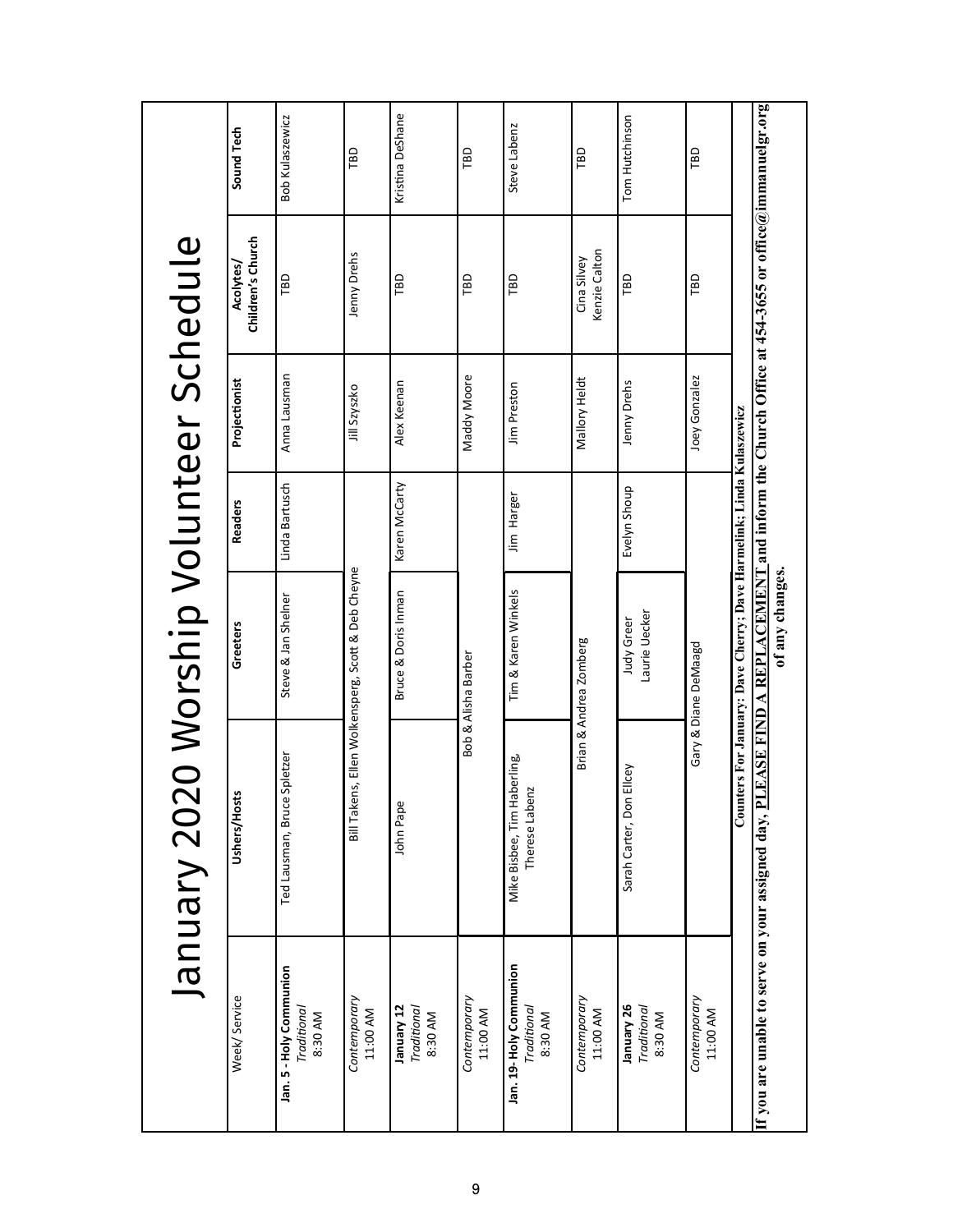# December 2019 **December 2019**

| Sun                                                                                                                       | Mon                                                                     | Tue                                                       | Wed                                                                                       | Thu                                                                        | Έ                                  | <b>Sat</b>                                                                 |
|---------------------------------------------------------------------------------------------------------------------------|-------------------------------------------------------------------------|-----------------------------------------------------------|-------------------------------------------------------------------------------------------|----------------------------------------------------------------------------|------------------------------------|----------------------------------------------------------------------------|
| 8:30/11am Worship w/ HC 10:30am<br>5:30pm ABC Ringers<br>9:45am Bible Study                                               | Human Needs<br><b>Bible Study</b><br>Meeting<br>6:30pm                  | 6:30pm WB Practice<br>6:45pm Discovery<br>9:15am P&P      | 6pm Ringers<br>7pm Hanging of the<br>6:30am Men's Bible<br>Greens<br>Study                | 6:30am Women's<br>Bible Study<br><b>IOam Quilters</b><br>7pm Singers<br>LO | စ                                  |                                                                            |
| 8 NEW MEMBER SUNDAY<br>12pm Advent Rehearsal<br>8:30/11am Worship<br>9:45am New Member<br>5:30pm ABC Ringers<br>Reception | Bible Study<br>0:30am                                                   | 6:30pm WB Practice<br>6:45pm Discovery<br>9:15am P&P<br>ă | 6:30am Men's Bible<br>6pm Ringers<br>7pm Choir and Kids<br>Advent<br>Study                | 6:30am Women's<br>Bible Study<br>IOam Quilters<br>7pm Singers<br>2         | 8am ISJ Student<br>Rehearsal<br>13 | 4pm Christmas Caroling<br>5pm French Christmas<br>Concert<br>$\frac{4}{1}$ |
| 8:30/11am Worship w/ HC<br>9:45am Voters Mtg./S.S.<br>5:30pm ABC Ringers<br>E                                             | $\frac{9}{5}$                                                           | 6:30pm WB Practice<br>9:15am P&P                          | 6:30am Men's Bible<br>6pm Ringers<br>7pm ISJ Academy<br>Concert<br>Study<br>$\frac{8}{5}$ | 6:30am Women's<br><b>10am Quilters</b><br>7pm Singers<br>Bible Study<br>ă  | 20                                 | $\overline{21}$                                                            |
| 5:30pm ABC Ringers<br>8:30/11am Worship                                                                                   | 23                                                                      | 24 CHRISTMAS EVE<br>7:30pm Worship<br><b>Spm Worship</b>  | 10am Worship w/ HC<br>25 CHRISTMAS                                                        | 26                                                                         | 4pm Wedding<br>27                  | <b>8am Community</b><br><b>Breakfast</b><br>28                             |
| 5:30pm ABC Ringers<br>8:30/11am Worship<br>29                                                                             | Caregivers<br>Ministry<br>Meeting<br>7pm Lay<br>Meeting<br>2:30pm<br>30 | 31 NEW YEARS EVE                                          |                                                                                           |                                                                            |                                    |                                                                            |

### **Important Dates** *Important Dates*

- Wednesday, December 4-Hanging of the Greens Service Wednesday, December 4—Hanging of the Greens Service •
- Sunday, December 8-New Member Reception Sunday, December 8—New Member Reception •
- Wednesday, December 11-Choir and Kids Advent Service Wednesday, December 11—Choir and Kids Advent Service •
- Saturday, December 14-Christmas Caroling and French Christmas Concert Saturday, December 14—Christmas Caroling and French Christmas Concert •
- Sunday, December 15-Voters Meeting Sunday, December 15—Voters Meeting •
- Wednesday, December 18-ISJ Academy Christmas Concert Wednesday, December 18—ISJ Academy Christmas Concert •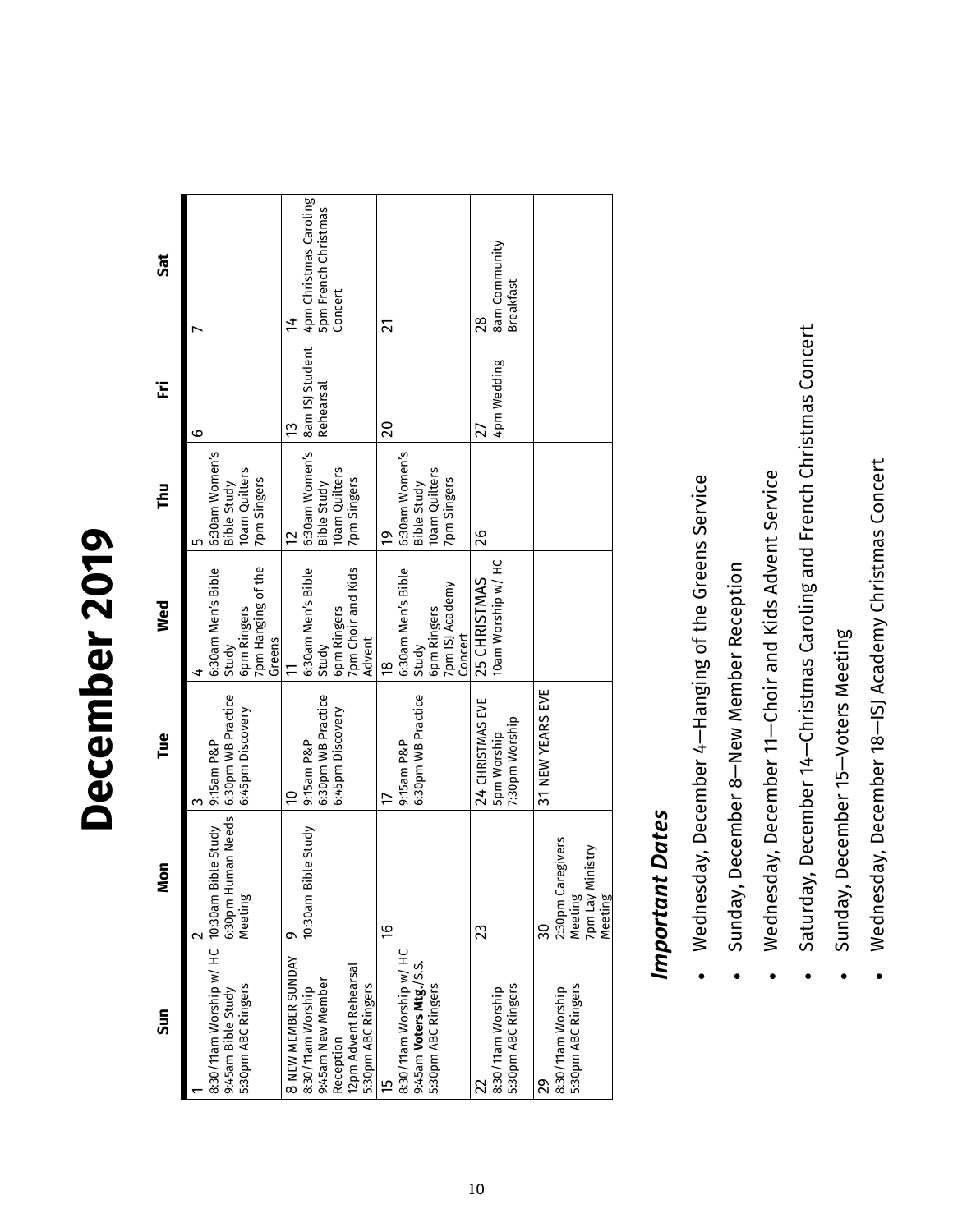# **January 2020**

| <b>JRS</b> | 4                  |               | $\Xi$       |                      |                                                 | $\frac{8}{2}$ |                    |                                       |                    | 25             | 8am Community                 | <b>Breakfast</b>          |                    |             |                 |                               |                          |               |                      |
|------------|--------------------|---------------|-------------|----------------------|-------------------------------------------------|---------------|--------------------|---------------------------------------|--------------------|----------------|-------------------------------|---------------------------|--------------------|-------------|-----------------|-------------------------------|--------------------------|---------------|----------------------|
| Έ          | ω                  |               | $\tilde{a}$ |                      |                                                 | 17            |                    |                                       |                    | 24             |                               |                           |                    |             | 31              |                               |                          |               |                      |
| <b>Thu</b> | $\scriptstyle\sim$ |               | ە           | 6:30am Women's       | 10am Quilters<br>Bible Study                    | $\frac{6}{2}$ | 6:30am Women's     | Bible Study                           | 10am Quilters      | 23             | 6:30am Women's<br>Bible Study |                           | 10am Quilters      | 7pm Singers | <u>ခ</u>        | 6:30am Women's<br>Bible Study |                          | 10am Quilters | 7pm Singers          |
| Wed        | 1 NEW YEARS        | OFFICE CLOSED | ∞           | 6:30am Men's Bible   | 6pm Ringers<br>Study                            | 15            | 6:30am Men's Bible |                                       | 6pm Ringers        | 22             | 6:30am Men's Bible            | Study                     | 6pm Ringers        |             | న్లి            | 6:30am Men's Bible            |                          | 6pm Ringers   |                      |
| Tue        |                    |               |             | 9:15am P&P           | 6:30pm WB Practice                              | $\frac{4}{5}$ | 9:15am P&P         | 6:30pm WB Practice Study              |                    | 21             | 9:15am P&P                    | 6:30pm WB Practice        |                    |             | $\overline{28}$ |                               | 6:30pm WB Practice Study |               |                      |
| Mon        |                    |               | ဖ           | w/ HC   6:30pm Human | Needs Meeting                                   | 13            | 7pm Board of       | Directors Meeting                     |                    | $\overline{c}$ |                               |                           |                    |             | 27              | 2:30pm Caregivers 9:15am P&P  |                          |               | 7pm Delta<br>Meeting |
| Sun        |                    |               |             | 8:30/11am Worship    | /55<br>5:30pm ABC Ringers<br>9:45am Bible Study | ₽             | 8:30/11am Worship  | $\overline{ss}$<br>9:45am Bible Study | 5:30pm ABC Ringers | <u>p</u>       | M/HC<br>8:30/11am Worship     | /SS<br>9:45am Bible Study | 5:30pm ABC Ringers |             | 26              |                               |                          |               | 5:30pm ABC Ringers   |

## **Important Dates** *Important Dates*

• Office closed Wednesday, January 1. Office closed Wednesday, January 1.